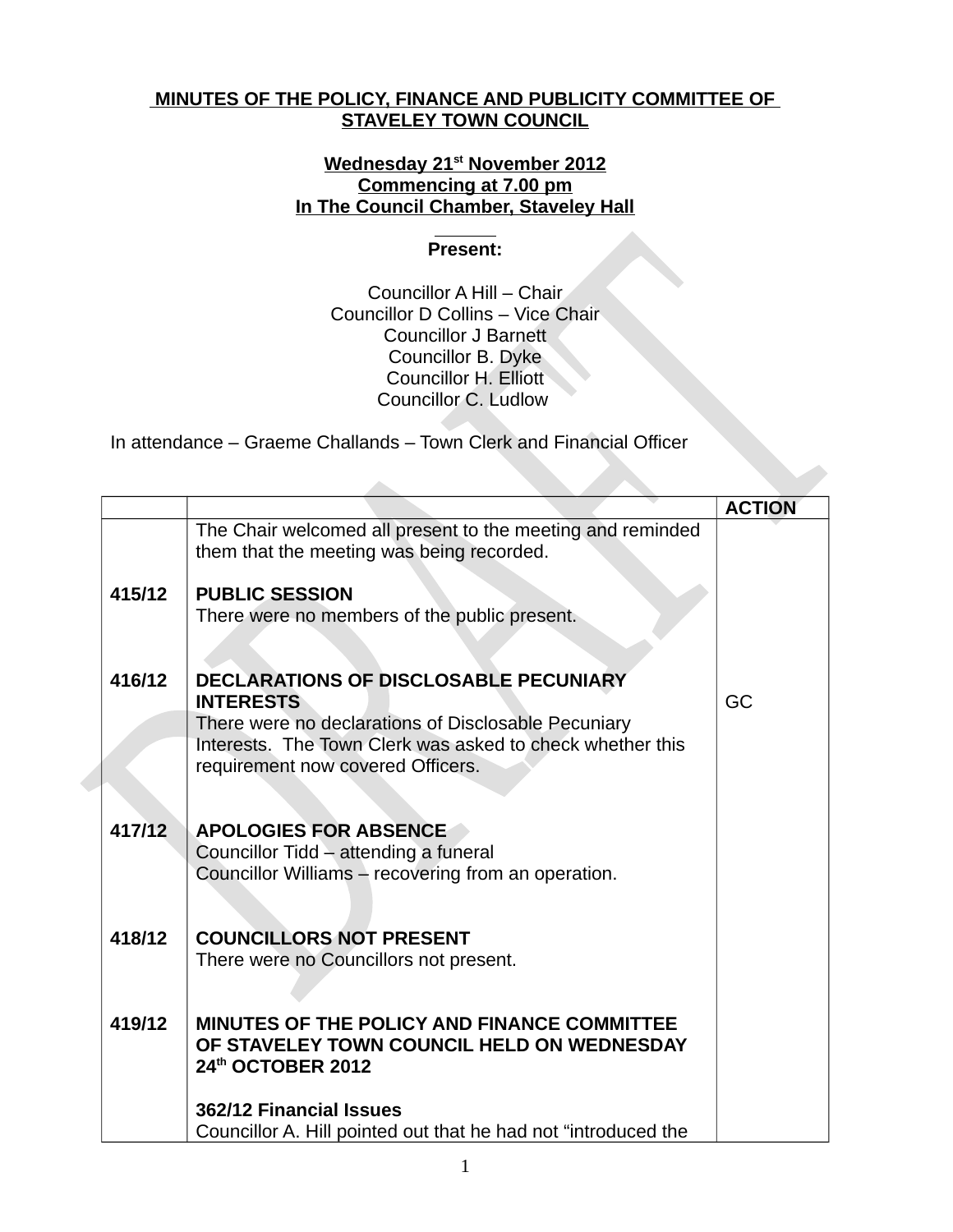|        | new Financial Regulations" Staveley Town Council was the                                                                                                                                                                                                                                                                                                                                                                                                       |            |
|--------|----------------------------------------------------------------------------------------------------------------------------------------------------------------------------------------------------------------------------------------------------------------------------------------------------------------------------------------------------------------------------------------------------------------------------------------------------------------|------------|
|        | corporate body.                                                                                                                                                                                                                                                                                                                                                                                                                                                |            |
| 420/12 | MATTERS ARISING FROM THE MINUTES OF THE POLICY<br>AND FINANCE COMMITTEE OF STAVELEY TOWN<br>COUNCIL HELD ON WEDNESDAY 26TH SEPTEMBER 2012                                                                                                                                                                                                                                                                                                                      |            |
|        | 373/12 Restructuring Issues<br>Councillor Ludlow asked about progress concerning the<br>return to work of a member of staff who had been off work on<br>long term sick.                                                                                                                                                                                                                                                                                        |            |
|        | The Town Clerk responded that matters had proceeded well<br>and continued to do so.                                                                                                                                                                                                                                                                                                                                                                            |            |
| 421/12 | <b>FINANCIAL ISSUES</b><br>RECOMMENDATION - That staff are advanced money from<br>petty cash when appropriate rather than using their own<br>money for purchases and claiming it retrospectively. It was<br>appreciated that this may not be possible on all occasions but<br>should be the default position.                                                                                                                                                  | <b>ICH</b> |
| 422/12 | <b>HEART OF STAVELEY LIMITED</b><br>The Town Clerk reported that he had submitted the required<br>information to Chesterfield Borough Council Economic<br>Development Managers as Resolved. Supplementary<br>information had been provided following this.                                                                                                                                                                                                     |            |
|        | It was AGREED that a full response to the letter from Tim<br>Norton (Chair of Heart of Staveley Limited) would be sent<br>following the report by Chesterfield Borough Council.                                                                                                                                                                                                                                                                                |            |
|        | The Town Clerk reported that the Baseline Survey by the<br>Structural Engineers was continuing. He understood that 2<br>sections of wall (part of the Listed Garden Wall and part of the<br>retaining Wall north of The Stables) were judged unsafe and<br>measures would have to be introduced with immediate effect<br>to ensure public and staff safety. He would inform Members<br>regarding this once he had received notification from the<br>engineers. |            |
| 423/12 | <b>AFFORDABLE ECO HOMES PROJECT</b><br>The Town Clerk reported that<br>A deposit of 5% had been paid by Kitewood/Cascade<br>rather than the required 10%. The Solicitor was                                                                                                                                                                                                                                                                                    |            |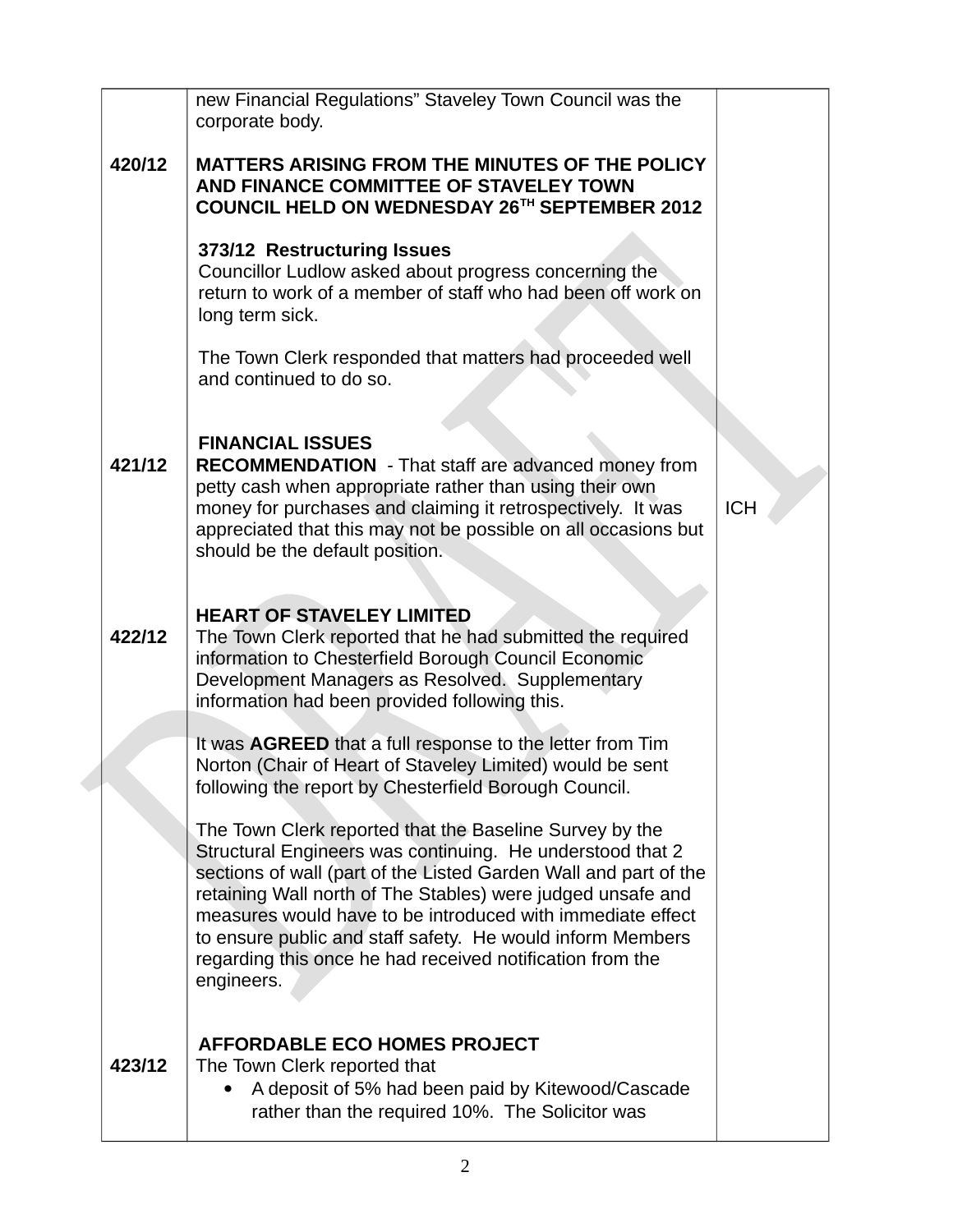|        | chasing this.<br>The Solicitor had been informed by the Solicitor acting<br>for Kitewood/Cascade that the delay in completion was<br>due to the Chesterfield Borough Council Solicitor<br>dealing with the "ransom strip" being fully occupied on<br>the Market Hall Project.<br>Additional costs resulting from the failure to complete<br>on time would be put to Kitewood/Cascade.<br>It was AGREED that the Town Clerk would investigate the<br>Chesterfield Borough Council Legal aspect directly with<br>Chesterfield Borough Council. | GC |
|--------|----------------------------------------------------------------------------------------------------------------------------------------------------------------------------------------------------------------------------------------------------------------------------------------------------------------------------------------------------------------------------------------------------------------------------------------------------------------------------------------------------------------------------------------------|----|
| 424/12 | <b>INKERSALL ROAD PROJECT</b><br>Nothing to report.                                                                                                                                                                                                                                                                                                                                                                                                                                                                                          |    |
| 425/12 | <b>STAVELEY MARKET</b><br>Nothing to report.                                                                                                                                                                                                                                                                                                                                                                                                                                                                                                 |    |
| 426/12 | <b>MASTIN MOOR COMMUNITY CENTRE</b><br>The Town Clerk updated Members on the current situation.<br>The matter would be going to Derbyshire County Council's<br>cabinet on 30 <sup>th</sup> November 2012. He would update members<br>further following this.                                                                                                                                                                                                                                                                                 |    |
| 427/12 | <b>RESTRUCTURING ISSUES</b><br>A discussion took place regarding Learning Matters.                                                                                                                                                                                                                                                                                                                                                                                                                                                           |    |
|        | The Town Clerk informed Members he would continue to<br>chase the Estate Agents as well as investigate running costs<br>with Chesterfield College.                                                                                                                                                                                                                                                                                                                                                                                           | GC |
|        | Members agreed to visit the premises.                                                                                                                                                                                                                                                                                                                                                                                                                                                                                                        |    |
| 428/12 | <b>WINTER ARRANGEMENTS</b><br>A discussion took place on the siting of the three new grit bins                                                                                                                                                                                                                                                                                                                                                                                                                                               |    |
|        | Barrow Hill: to visit and look at Hill Grove Road<br>Middlecroft: Calver Crescent/Alverley Gardens<br>$\bullet$<br><b>Inkersall: Huntley Close Rowsley Crescent</b><br>$\bullet$                                                                                                                                                                                                                                                                                                                                                             |    |
|        | In addition to the Town Clerk was:<br>To obtain a list of Chesterfield Borough Council and                                                                                                                                                                                                                                                                                                                                                                                                                                                   |    |